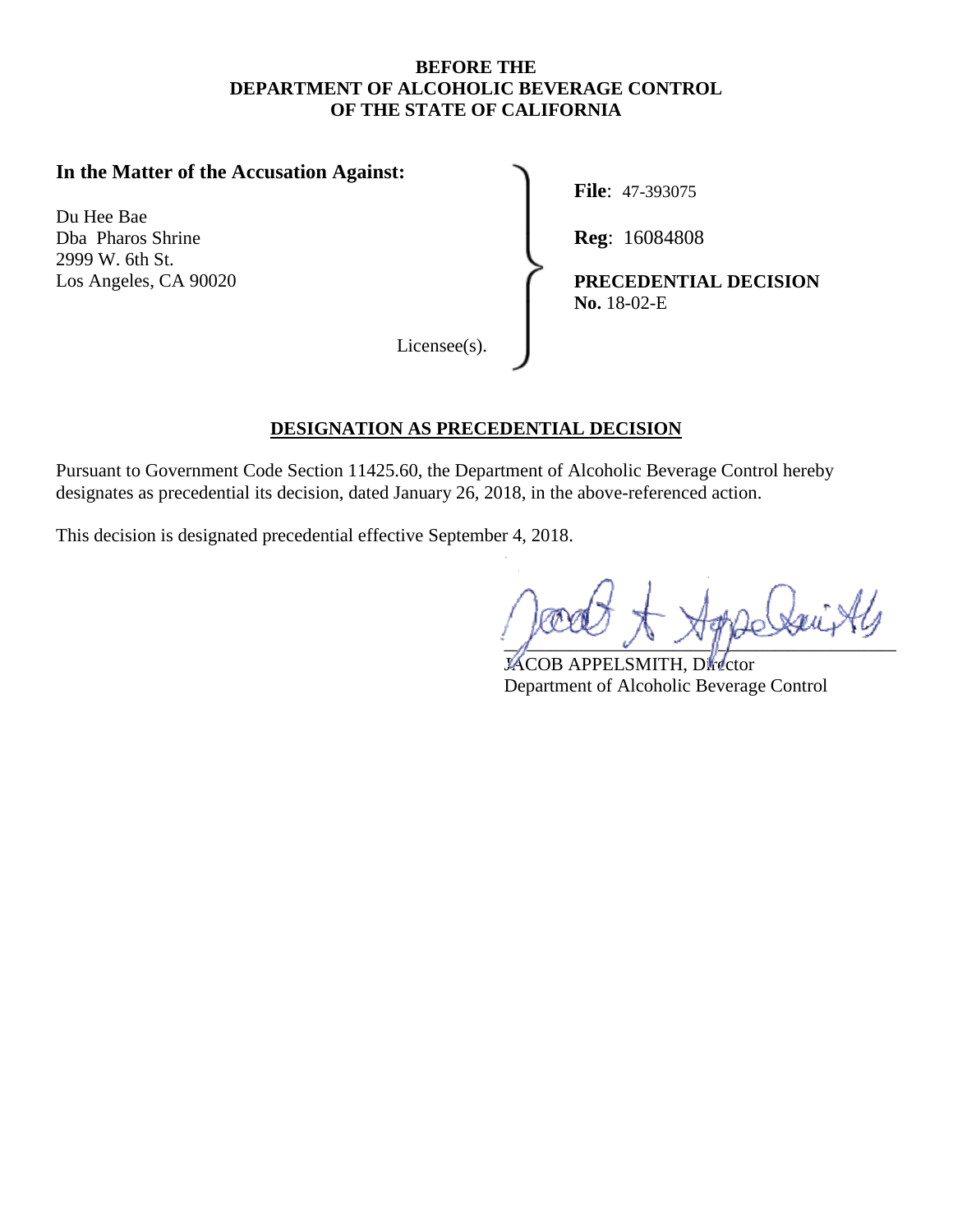## **BEFORE THE DEPARTMENT OF ALCOHOLIC BEVERAGE CONTROL OF THE STATE OF CALIFORNIA**

### **IN THE MATTER OF THE ACCUSATION AGAINST:**

Du Hee Bae Dba Pharos Shrine 2999 W.  $6^{th}$  St. Los Angeles, CA 90020 **File No.: 47-393075** 

**Reg. No.: 16084808** 

Licensee(s).

## **DECISION UNDER GOVERNMENT CODE SECTION 11517(c)**

The above-entitled matter having regularly come before the Department on January 26, 2018, for decision under Government Code Section 11517(c) and the Department having considered its entire record, including the transcript of the hearing held on May 24, 2017, before Administrative Law Judge Matthew G. Ainley, and including the written arguments of the parties, and good cause appearing, the following decision is hereby adopted:

The Department seeks to discipline the Respondent's license on the grounds that, on or about June 17, 2016,

- (1) he employed or permitted two individuals to solicit or encourage others to buy them drinks in the licensed premises under a commission, percentage, salary, or other profit sharing scheme in violation of California Business and Professions Code section  $24200.5(b)$ ;<sup>1</sup> and
- (2) he employed two individuals for the purpose of procuring or encouraging the purchase or sale of an alcoholic beverage, or paid them a percentage or commission for procuring or encouraging the purchase or sale of an alcoholic beverage, in the licensed premises in violation of section 25657(a).

As is typically the case with b-girl violations, the counts overlap to some degree. In connection with these alleged violations, the Department also seeks to discipline the Respondent's license on the grounds that, on or about June 17, 2016, the Respondent failed to comply with two of the conditions attached to his license in violation of section 23804. (Exhibit 1.)

<span id="page-1-0"></span><sup>1</sup> All statutory references are to the Business and Professions Code unless otherwise noted.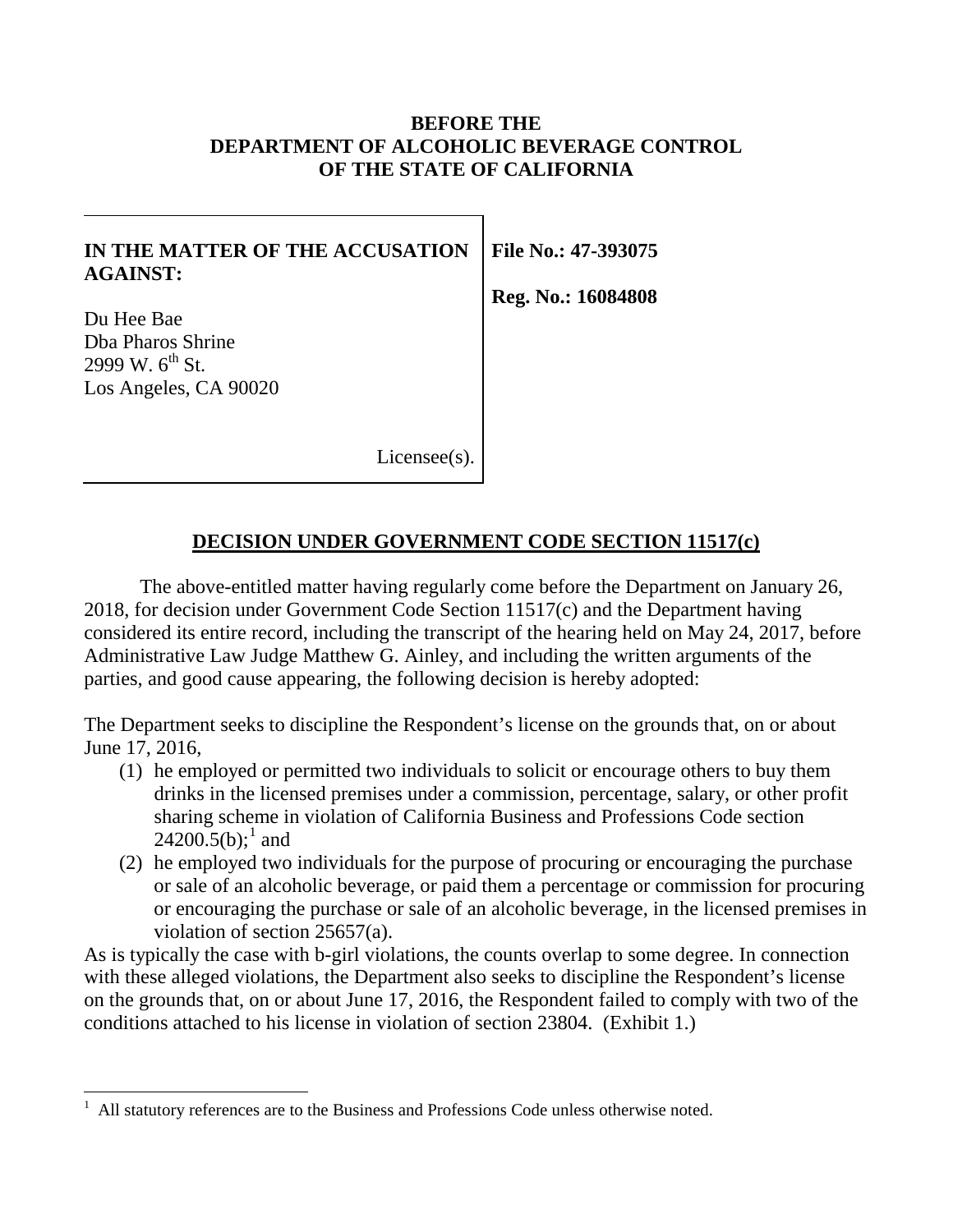Du Hee Bae dba Pharos Shrine 47-393075; 16084808 Page 2 of 10

Oral evidence, documentary evidence, and evidence by oral stipulation on the record was received at the hearing. The matter was argued and submitted for decision on May 24, 2017.

#### **PRELIMINARY ISSUE**

On or about September 6, 2017, the Department adopted the proposed decision submitted by the Administrative Law Judge. On or about September 19, 2017, counsel for the Department filed a Petition for Reconsideration Pursuant to Government Code Section 11521. The Director thereafter granted the Petition for Reconsideration and rejected the proposed decision pursuant to Government Code section 11517. Counsel for the licensee, Mr. Kaplan, objected to the granting of the Petition for Reconsideration on the ground that the Department had not served him with a copy of the Petition and the licensee was thus deprived of the opportunity to contest the Petition for Reconsideration.

Following the procedures required by Government Code section 11517(c)(2)(E), counsel for both the Department and the licensee had the opportunity to submit written argument to the Director for consideration. Mr. Kaplan again asserted that the Petition for Reconsideration was not properly served and thus the licensee was denied due process. In response, Department counsel acknowledged that the Petition for Reconsideration had not been served on Mr. Kaplan, asserting that such failure was inadvertent. In any event, the Petition had been served on the licensee's former representative (prior to hearing) Lee Rabun and on the licensee itself.

While it is unfortunate that the Petition for Reconsideration was not served on Mr. Kaplan, there is no evidence that it was intentional, and the failure to do so does not constitute a denial of due process, nor does it violate any statutory requirement. Government Code section 11521 provides that any party to a proceeding may seek reconsideration of a decision adopted by the Department. The Department's authority to order reconsideration expires 30 days following the mailing or delivery of such decision (or earlier, if an earlier date is ordered to be the effective date). While it is expected that such a petition will be served on all parties (or their respective counsel), and indeed is required so as to avoid an improper *ex parte* communication (of which there is no allegation or evidence of such a violation here), the statute does not include any specific right to respond to a Petition for Reconsideration.

The granting of a Petition for Reconsideration is not the end of the matter if it results in the Department rejecting the proposed decision. As indicated, Government Code section 11517(c) provides the procedure that must be employed following the rejection of a proposed decision. That procedure gives all parties appropriate due process. In the instant case, the licensee requested and was provided a copy of the record, and submitted written argument for consideration. The licensee has had a full opportunity to argue all issues presented in this matter. Even if it may be determined that the inadvertent failure to serve Mr. Kaplan with the Petition for Reconsideration constitutes a violation of some sort, there is no prejudice shown.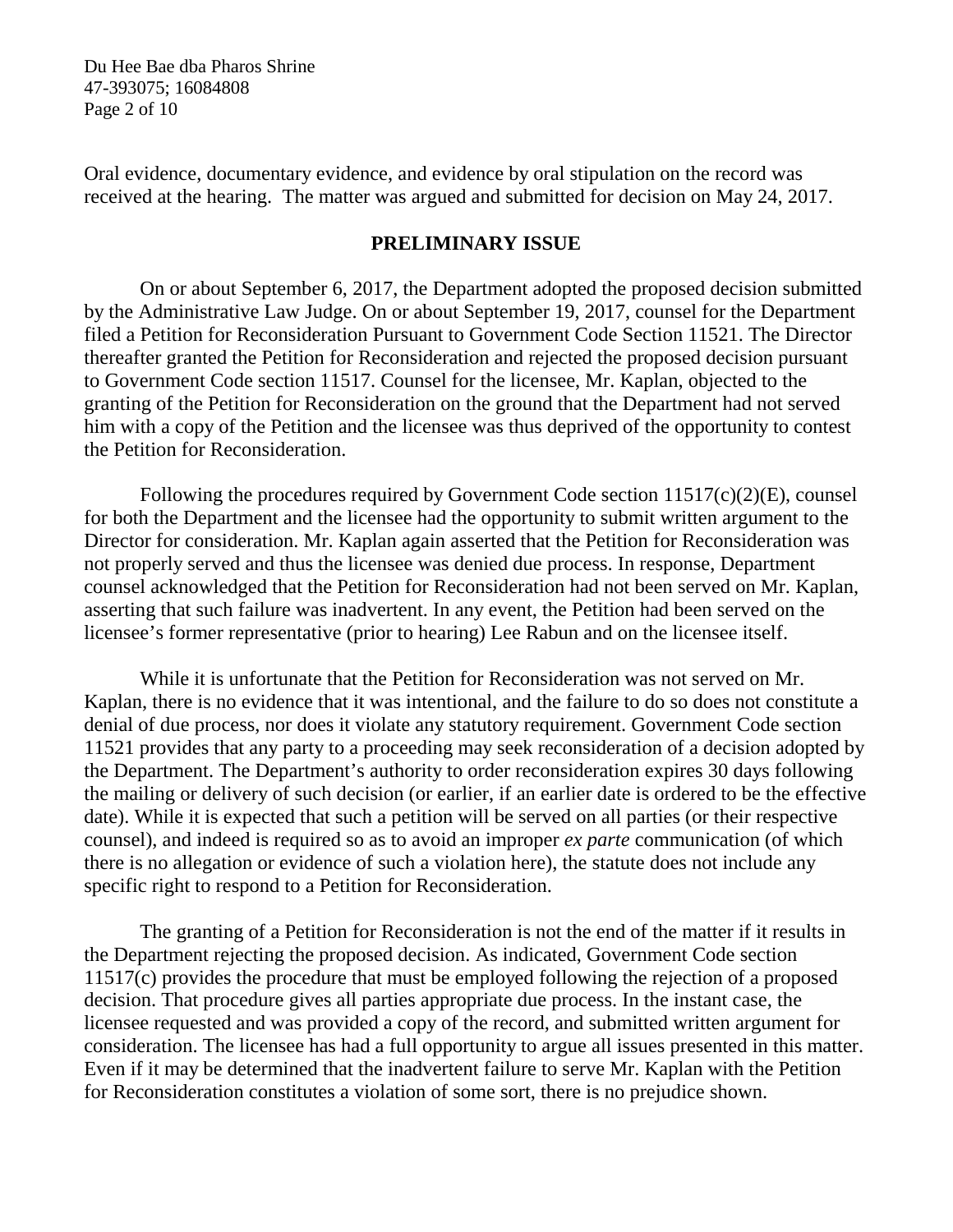Du Hee Bae dba Pharos Shrine 47-393075; 16084808 Page 3 of 10

## **FINDINGS OF FACT**

1. The Department filed the accusation on October 10, 2016.

2. The Department issued a type 47, on-sale general eating place license to the Respondent for the above-described location on April 15, 2005 (the Licensed Premises).

3. The Respondent's license has been the subject of the following discipline:

| <b>Date Filed</b> | Reg. No. | <b>Violation</b> | <b>Penalty</b> |
|-------------------|----------|------------------|----------------|
| 1/8/2016          | 16083548 | BP § 25632       | 15-day susp.   |

The foregoing disciplinary matter is final. (Exhibit 2.)

4. On January 10, 2004, the Respondent executed a petition for conditional license containing 16 conditions. (Exhibit 5.) These conditions provided, in part, that:

"14. Private/semi-private (Karaoke) rooms (hereinafter "the rooms") constructed on the premises shall have the following characteristics: (a) All doors shall remain all clear glass with the exception of the frame. The windows shall also be of clear glass and be no smaller than 18" height x 36" width beginning no higher than 54" from the floor. No curtains, blinds, or drapes shall be placed or attached, fastened or connected in any manner to any section of wall or ceiling which obstructs the view of any portion of the interior of the room." . . . .

15. No employee or agent shall be permitted to accept money or any other thing of value from a customer for the purpose of sitting or otherwise spending time with customers while in the premises, nor shall the licensee(s) provide, permit, or make available, either gratuitous or for compensation, male or female patrons who act as escorts, companions or guests of and for the customers."

5. On June 17, 2016, Ofcr. Guan Young Oh, LAPD, entered the Licensed Premises with his partner, Ofcr. Phillip Choi. They were greeted by Jeong In Park. Park was wearing an off-white shirt, black pants, and a radio device. Of cr. Oh told Park that they would like a karaoke room. Park asked a male employee to escort them to room 12.

6. Ofcr. Oh and Ofcr. Choi entered the room, which had a table, a big-screen TV with karaoke equipment, and disco lights. They asked the male employee for a drink menu, which he obtained for them.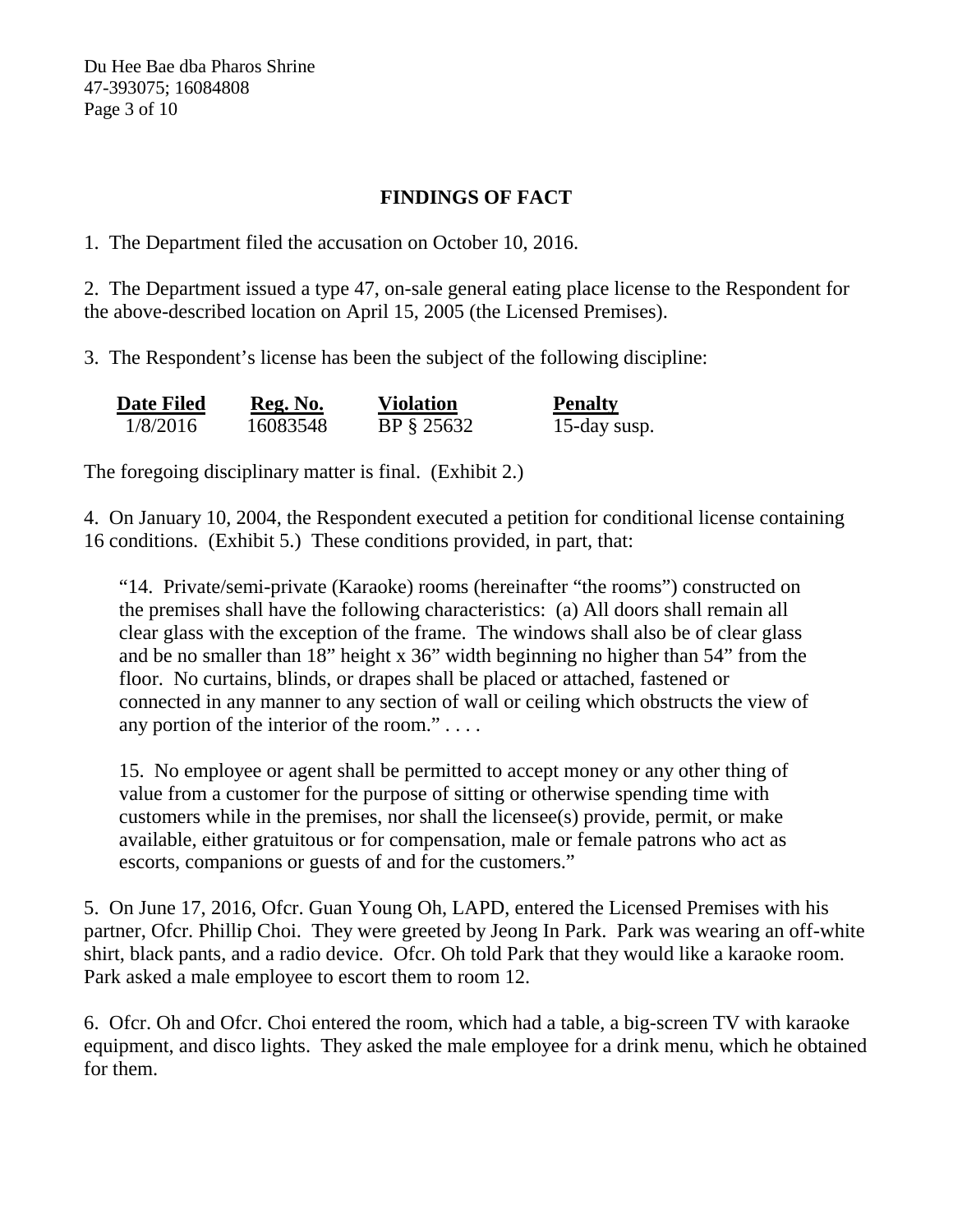7. Park entered the room and asked him what they wanted to drink. Ofcr. Oh ordered a bottle of Scotch. After a brief discussion, he ordered a Glenfiddich Scotch. A male server brought the Scotch and a fruit plate.

8. A female who identified herself as Julie entered the room. She was dressed in black and stood to one side. Ofcr. Choi selected her. She poured drinks for the three of them from the bottle of Glenfiddich.

9. Three more women entered the room and stood in front of the table. Ofcr. Oh dismissed them. A male server entered the room and said that a police inspection was underway and that they would have to wait 15 minutes or so for more females.

10. Julie received a phone call about the police activity, after which she excused herself and exited. Park led Julie back inside and apologized.

11. A male server led another female, Kayla, into the room. After Ofcr. Oh selected her and she sat down. Kayla and Julie poured glasses of Scotch for the two officers, then poured drinks for themselves.

12. After a while, the officers told Park that they needed to leave. They asked her for the bill, which she brought to them. The bill was in two pages, one handwritten, one printed. (Exhibit 4.) It showed the purchase of a Glenfiddich (18 yr.) combo for \$365. The combo included two Voss waters, 5 Hite beers, and another item which was listed in Korean only.[2](#page-4-0) The bill also showed the purchase of a Monster energy drink for \$5.

13. Ofcr. Oh asked Park about the unconsumed portion of the bottle of Scotch. She indicated that they could save it for 30 days and gave him a piece of paper on which to write his name.

14. Ofcr. Oh then asked Park how much he had to pay the females. Park responded that he had to pay \$100 for anything over 30 minutes. Park then told Julie and Kayla that the officers needed to leave. She told Ofcr. Oh to pay them \$100 each. Ofcr. Oh objected that Kayla had only been in the room for 20 minutes and offered \$50 instead. Park insisted that he pay \$100, ultimately agreeing on \$80. During this discussion, Park told Kayla to leave the room and that she would obtain her money for her.

15. After Ofcr. Oh and Ofcr. Choi exited the Licensed Premises, Agent Jason Groff entered. He contacted Yun Young  $Kim<sup>3</sup>$  at the front counter. Kim was dressed in a white blouse and black

<span id="page-4-0"></span> $2$  Ofcr. Oh, who speaks Korean, indicated that the fruit plate was one of the items listed on the bill. He did not translate the Korean writing on the bill; by the process of elimination, this last item was the fruit plate.

<span id="page-4-1"></span><sup>&</sup>lt;sup>3</sup> Korean does not directly translate into English letter for letter. Thus, Agent Goff identified Kim as Kim Yunkyoung, while the Respondent, testifying through an interpreter, identified her as Yun Young Kim. Further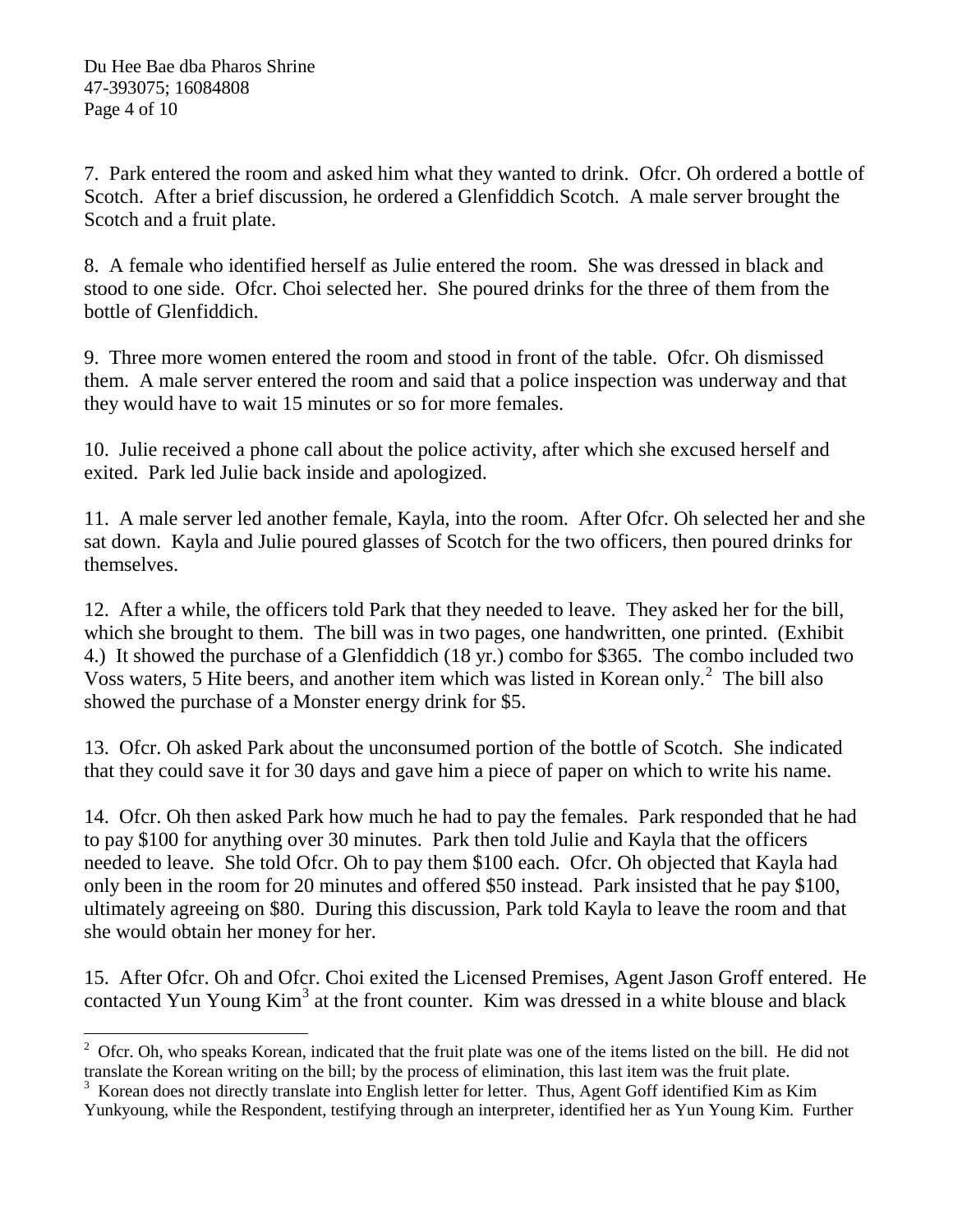pants. Agent Groff told Kim that he was going to perform an inspection and began walking through the Licensed Premises.

16. Agent Goff noticed that the karaoke rooms all had dark tint on the glass portion of the doors and on the windows. He took a photo of the door for room 12 (exhibit 7) and the window (exhibit 8) next to it. The doors and the windows for the other rooms were tinted in the same manner.

17. The Respondent testified that the karaoke rooms had glass doors and windows. There were no blinds, curtains, or drapes on them. The windows had the image of an Egyptian firebird on them, which covered a small part of the window. Even with the image on the window, a person could see into the rooms. After being notified of this case, the Respondent removed the images from the windows.

18. The Respondent further testified that none of the windows nor the glass in the top portion of the doors were tinted. He indicated that the glass in the lower portion of the door was tinted. After being notified of this case, he removed the tinting.

19. Except as set forth in this decision, all other allegations in the accusation and all other contentions of the parties lack merit.

# **CONCLUSIONS OF LAW**

1. Article XX, section 22 of the California Constitution and section 24200(a) provide that a license to sell alcoholic beverages may be suspended or revoked if continuation of the license would be contrary to public welfare or morals.

2. Section 24200(b) provides that a licensee's violation, or causing or permitting of a violation, of any penal provision of California law prohibiting or regulating the sale of alcoholic beverages is also a basis for the suspension or revocation of the license.

3. Section 24200.5(b) provides that the Department shall revoke a license "[i]f the licensee has employed or permitted any persons to solicit or encourage others, directly or indirectly, to buy them drinks in the licensed premises under any commission, percentage, salary, or other profitsharing plan, scheme, or conspiracy."

4. Section 25657(a) provides that it is unlawful "[f]or any person to employ, upon any licensed on-sale premises, any person for the purpose of procuring or encouraging the purchase or sale of

complicating matters, family names in Korean are listed first, while in English they are listed last. It is clear from the testimony that both witnesses were referring to the same person. For convenience, she will be referred to as Yun Young Kim or Kim throughout this proposed decision.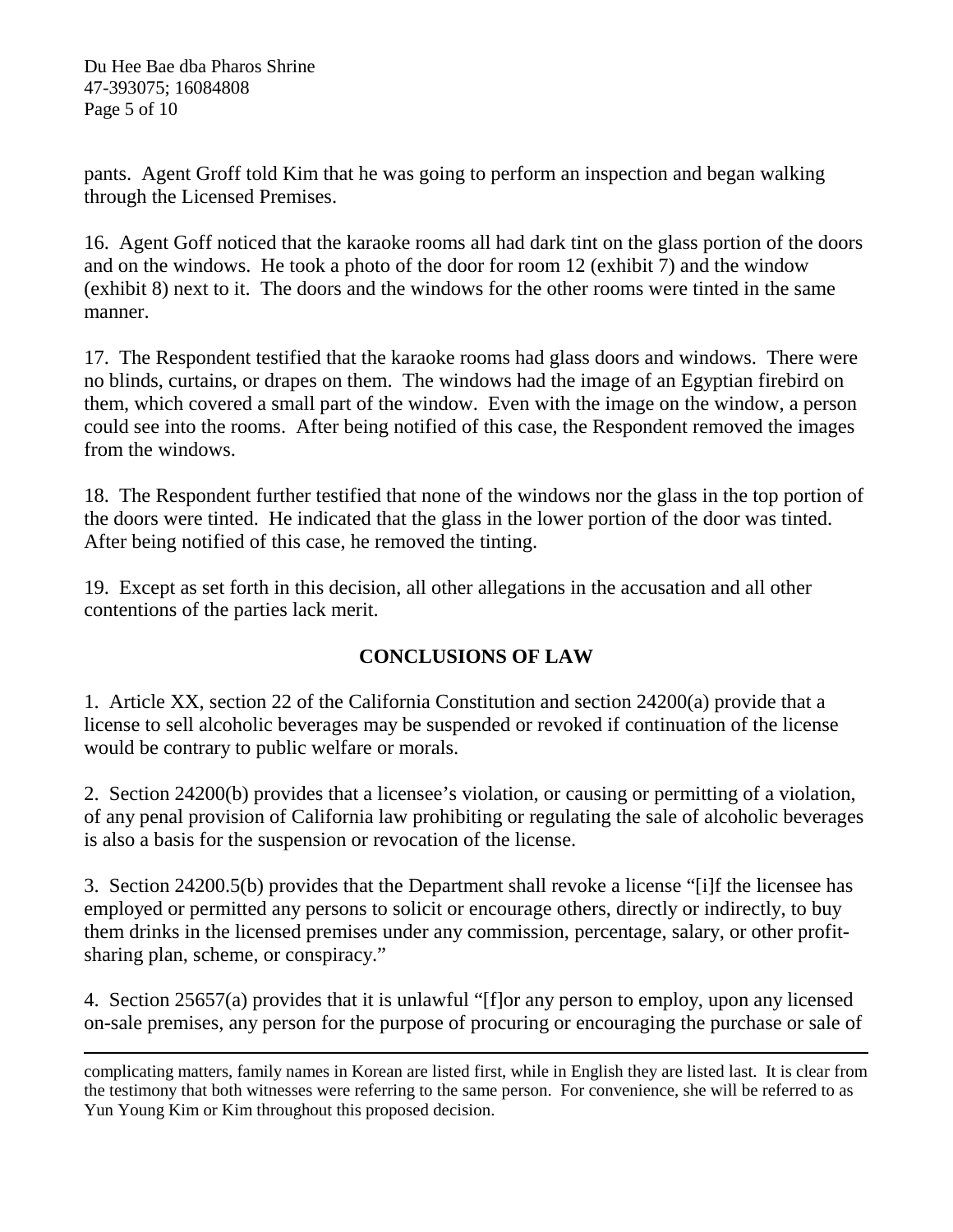alcoholic beverages, or to pay any such person a percentage or commission on the sale of alcoholic beverages for procuring or encouraging the purchase or sale of alcoholic beverages on such premises."

5. Cause for suspension or revocation of the Respondent's license was **not** established for the violations of sections 24200.5(b) and 25657(a) alleged in counts 2, 3, 4, and 5. (Findings of Fact  $\P\P$  5-14.)

6. With respect to section 24200.5(b), there was no evidence that Julie (count 3) or Kayla (count 5) directly or indirectly solicited any drinks. There was no evidence that they requested drinks, or that they otherwise indicated indirectly their desire that the officers provide them with drinks. The fact that they poured themselves drinks without asking or being asked to do so is not sufficient to constitute solicitation under the facts presented in this case.

7. With respect to section 25657(a), there are two particular elements, relevant here, that must be established for there to be a violation: (1) that Julie or Kayla was employed by the licensee, and (2) that one was so employed "for the purpose of procuring or encouraging the purchase or sale of alcoholic beverages."

8. While there was little evidence of employment presented, it was sufficient: staff of the licensee made the females available upon request, at one time presenting several from which the two officers could select; Park and other staff directed their movements, as evidenced by Julie being returned to the room by Park, who also apologized for Julie's absence, and Park also directing Kayla to leave the room while she (Park) collected Kayla's payment on her behalf; and Park informed Ofcr. Oh how much he had to pay Julie and Kayla, and actually negotiated the price as to Kayla. Taken together, this is sufficient to establish an employment relationship under the circumstances here.

9. As for whether Julie and Kayla were employed "for the purpose of procuring or encouraging the purchase or sale of alcoholic beverages," the Department urges that the provision of females to act as companions to the male patrons here, and their subsequent involvement in the pouring and consumption of alcoholic beverages, is circumstantial evidence that they were employed or permitted to encourage the patrons to buy them drinks. In contrast, respondent argues that the evidence must establish an actual, direct solicitation of drinks by the person(s) involved.

10. Both parties cite *People v. Holstun* (1959) 167 [Cal.App.2d](https://Cal.App.2d) 479 in support of their respective positions. *Holstun* involved a situation in which the owner of several bars (Holstun) was charged with, among other things, conspiracy to violate the Alcoholic Beverage Control Act. The evidence established that several females engaged in drink solicitation activities, and that the bar owner and his manager were aware of and encouraged such activities. At the time of Holstun's prosecution, section 25657 was slightly different than the current language of the section. Rather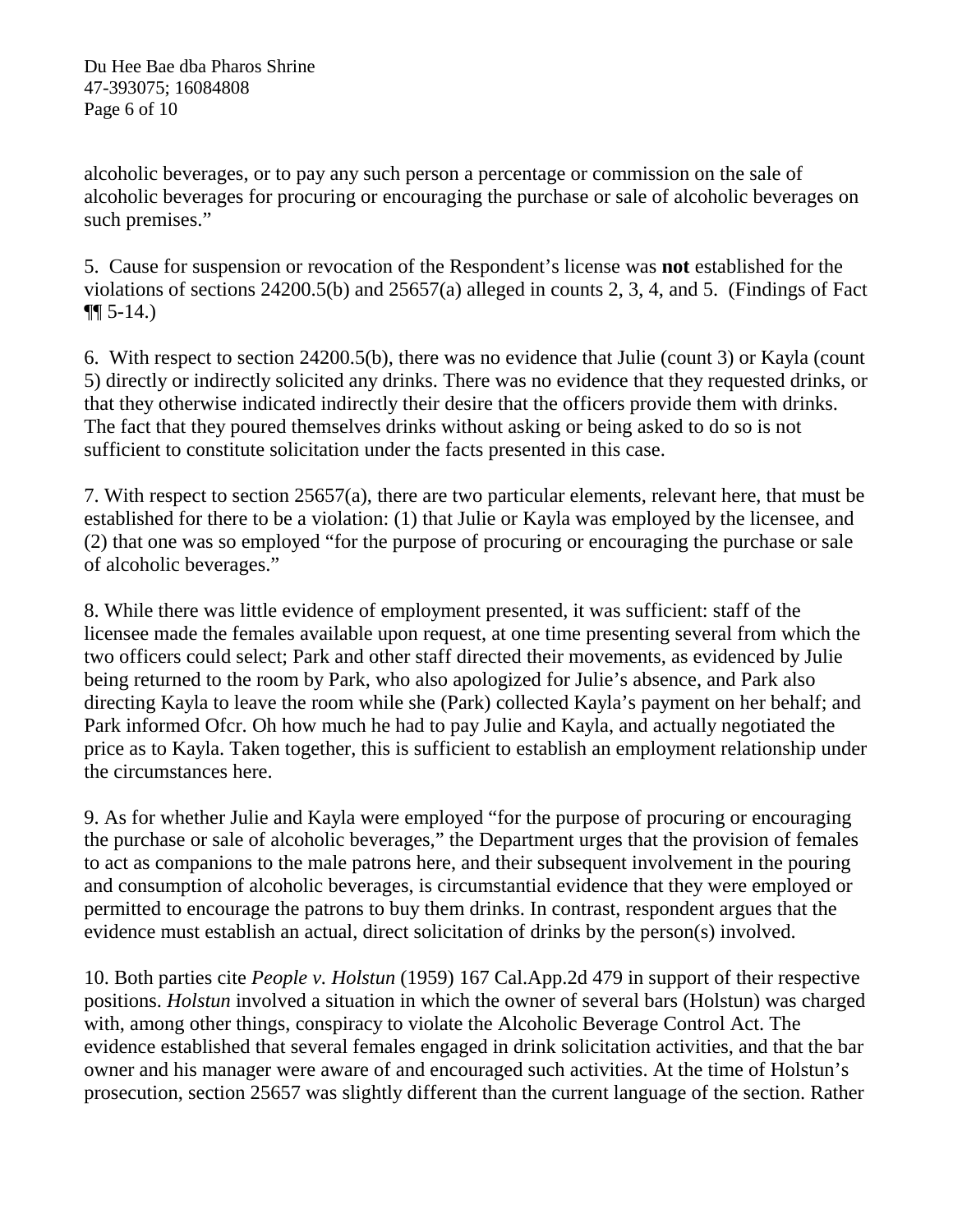Du Hee Bae dba Pharos Shrine 47-393075; 16084808 Page 7 of 10

than prohibiting the employment of "any person for the purpose of procuring or encouraging the purchase or sale of alcoholic beverages," the section at that time prohibited the employment of "any hostess or entertainer" for that purpose. Holstun asserted that the failure to define the word "hostess" rendered the section unconstitutionally vague and uncertain. The Court reviewed the earlier case of *Cooper v. State Board of Equalization* (1955) 137 [Cal.App.2d](https://Cal.App.2d) 672 in which both section 25657 and a similar provision in Penal Code section 303 were analyzed, based upon the same argument that the language of the statutes was so broad that they could be applied to legitimate entertainers and wait staff.

11. In *Cooper,* the Board of Equalization, as predecessor to the Department, disciplined an alcoholic beverage licensee based upon violations of section 25657 and Penal Code section 303. The facts involved typical drink solicitation activities in which women directly solicited patrons to purchase them drinks. As indicated above, the licensees attacked the statute on vagueness grounds. The Court gave "scant consideration" to this assertion, holding that "[t]he Legislature obviously intended to prohibit the direct 'procuring or encouraging the purchase' of alcoholic beverages, and not the incidental increase of consumption of liquor by persons watching entertainment furnished by the management. We have no difficulty in holding that the statute clearly and without ambiguity only prohibits direct solicitation of drinks, and does not prohibit the purchase of drinks by patrons of their own initiative and volition while watching entertainment or when asked by a waitress if they desire service." (*Id.*, at 680.)

12. The Court in *Holstun (supra,* 167 [Cal.App.2d](https://Cal.App.2d) at 488) cited this language from *Cooper*, but it phrased the purpose of the statute somewhat differently. In addressing the use of the word "hostess" the Court held, "[i]t is apparent that it was the legislative intent to prohibit the direct 'procuring or encouraging of the purchase' of alcoholic beverages, by a female attendant employed at on-sale premises, if her duties as such attendant include dispensing hospitality by such methods as receiving, entertaining, or drinking with male customers." (*Id.*)

13. Both *Cooper* and *Holstun* hold that there must be evidence of "direct" action by the persons engaging in the prohibited activity. While it is clear that most cases involving drink solicitation do indeed involve evidence of unambiguous requests that patrons purchase alcoholic beverages for the requestor, neither *Cooper* nor *Holstun* foreclose the possibility that "direct" solicitation or the "procuring or encouraging of the purchase" of alcoholic beverages may be established by the totality of the circumstances, even without words of solicitation actually being uttered. Examples that may establish such circumstances could include evidence that payment for the alcoholic beverages served and consumed by the companions was required by the establishment to be included in the purchase price paid by the patron (beyond merely paying the bill without question); statements (whether during the undercover portion of the investigation or through interviews or affidavits obtained subsequently) made by the companions that their duties included encouraging patrons to procure or purchase alcoholic beverages or greater quantities of alcoholic beverages, rather than merely providing companionship; that the companions'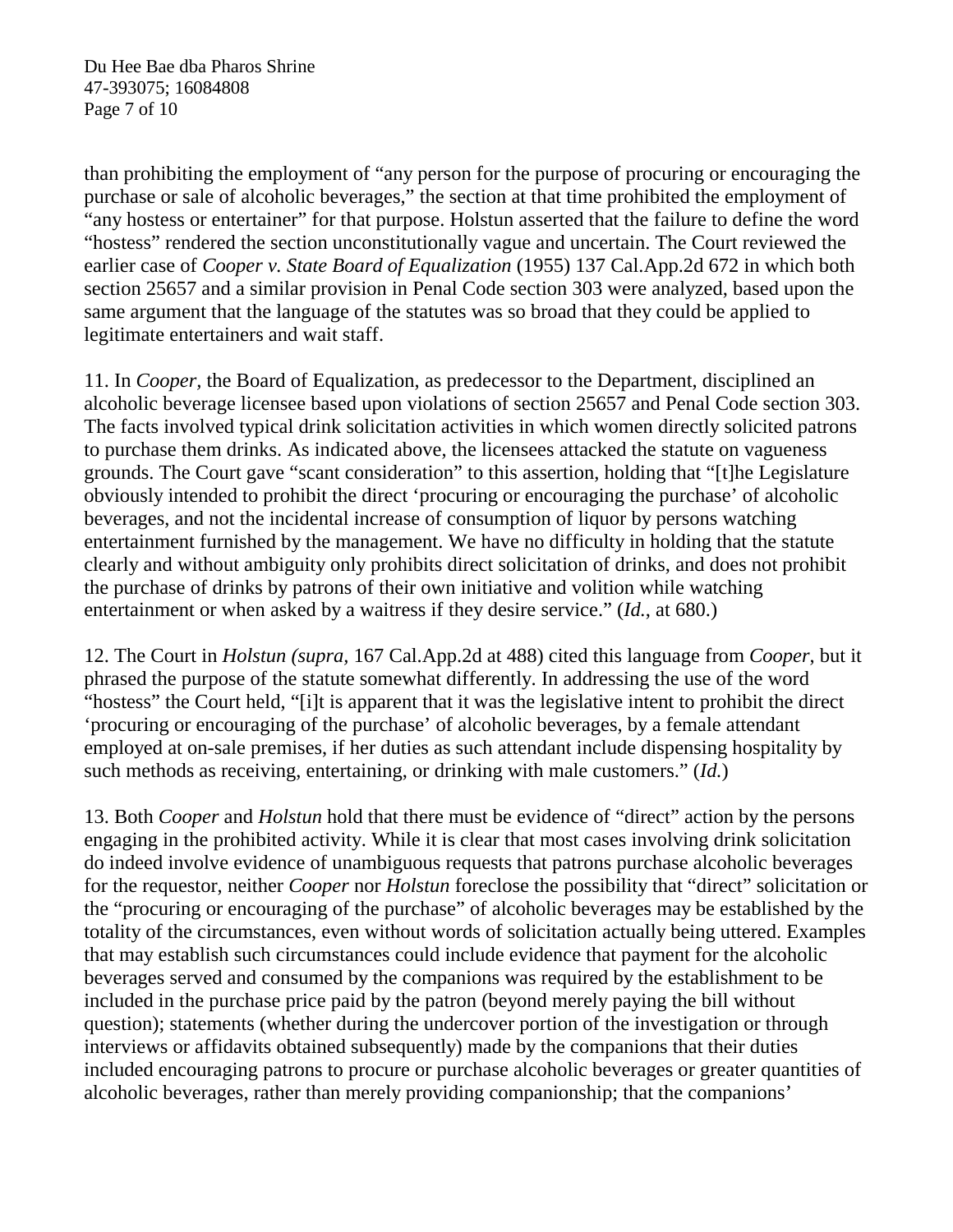Du Hee Bae dba Pharos Shrine 47-393075; 16084808 Page 8 of 10

compensation was based in some respect on the amount of alcoholic beverages purchased; or that the companions are only provided in connection with the purchase of alcoholic beverages, as opposed to being made available regardless of what may be purchased by the patrons. Expert witness testimony may also be helpful in understanding how and why certain businesses are operated the way they are, and how and why the companions provided engage in the activities they do, and how that leads to the inevitable conclusion that they are employed for the purpose of procuring or encouraging the purchase of alcoholic beverages.

14. The Department here is asking that inferences be drawn from the limited investigation conducted and evidence presented at hearing. Unfortunately, what is being asked is more than drawing reasonable inferences; rather, it requires a degree of speculation as to the reasons for the actions of the women involved. In this case, the Department has not met its burden.

15. Section 23804 provides that the violation of a condition placed upon a license constitutes the exercise of a privilege or the performing of an act for which a license is required without the authority thereof and constitutes grounds for the suspension or revocation of the license.

16. Cause for suspension or revocation of the Respondent's license exists under Article XX, section 22 of the California State Constitution, and sections 24200(a) and (b) on the basis that on June 17, 2016, the Respondent violated two conditions attached to his license in violation of section 23804. (Findings of Fact ¶ 4-16.)

17. With respect to condition #14(a) (count 1), the evidence established that the Karaoke rooms' doors and windows were covered with a dark tint. Such tinting is in contravention of the requirement that the glass be "clear." The foregoing finding is based primarily on Agent Groff's testimony. Although the photos contained in exhibits 7 and 8 are of poor quality, they clearly show tinting consistent with his testimony. The Respondent's self-serving testimony to the contrary is not credible and is rejected.

18. With respect to condition #15 (count 6), the evidence established that the Respondent's employees (a number of male servers), brought a series of women into the room who, once selected, sat with the officers. The evidence further established that Park, another of the Respondent's employees, negotiated payment for Julie and Kayla, the two women who actually sat with the officers.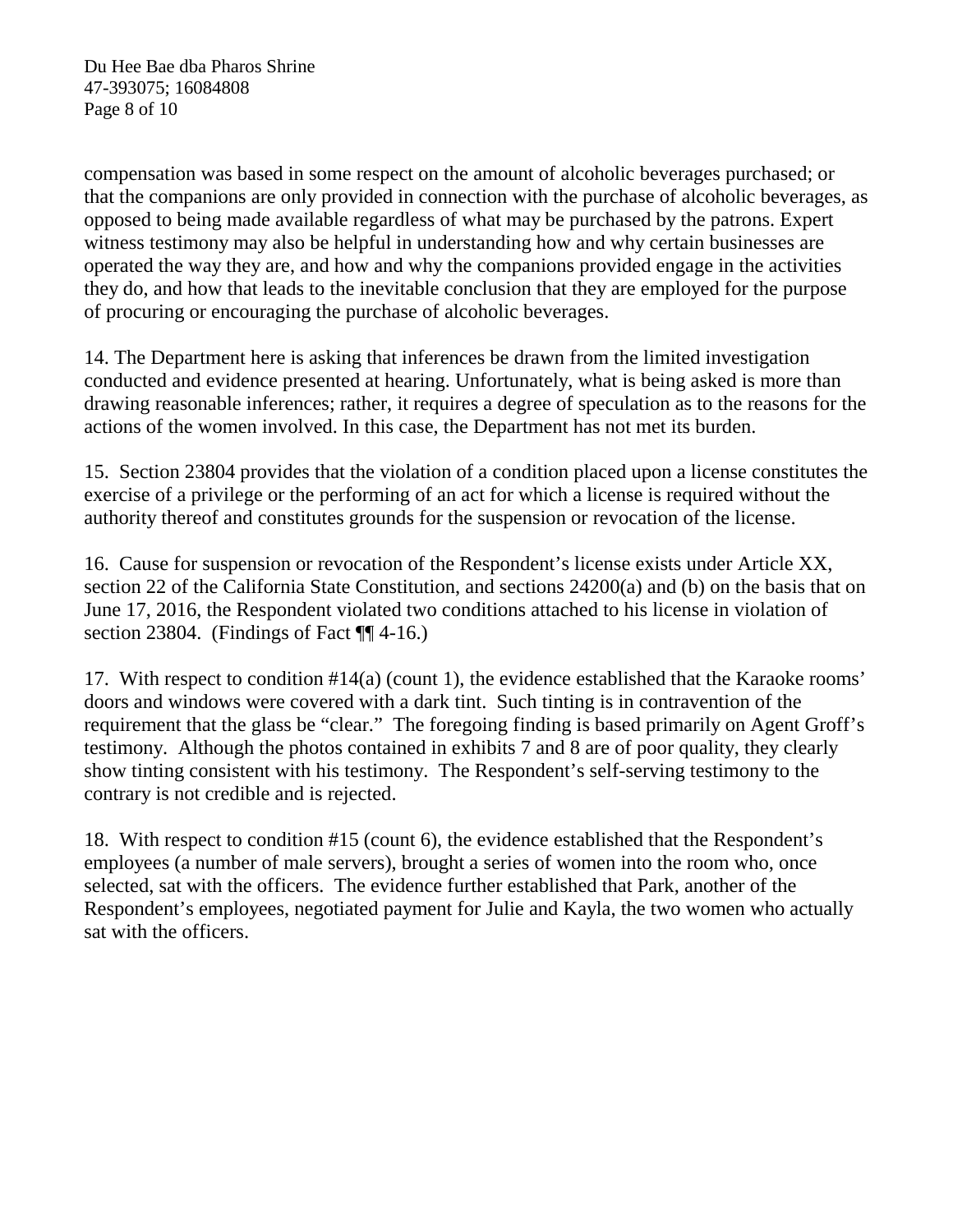Du Hee Bae dba Pharos Shrine 47-393075; 16084808 Page 9 of 10

# **PENALTY**

The Department requested that the Respondent's license be suspended for a period of 15 days, with 5 days stayed, for the two condition violations. This recommendation is consistent with the recommended penalty for first-time violations of section 2380[4](#page-9-0) as set forth in rule 144.<sup>4</sup>

The Department further recommended a three-year stayed revocation of the Respondent's license, coupled with a 40-day suspension, for the violations of sections 24200.5(b) and 25657(a) alleged in the accusation. The Department argued that an aggravated penalty was warranted over that set forth in rule 144 based on the openness of the activity, the direct involvement of the Respondent's employees, and the employees' efforts to evade police.

The Respondent argued that all counts should be dismissed and did not recommend a penalty in the event that they were not.

There are no aggravating or mitigating factors with respect to the two condition violations. Although the Respondent testified that he removed the tinting after the violations at issue here, he did not offer any explanation for placing the tinting on the windows in the first place. Absent such evidence, his subsequent remedial actions do not warrant mitigation given the plain language of the condition.

In light of the Department's failure to establish a violation of section 24200.5(b) or section 25657(a), no further discussion of the penalties associated with such violations is necessary.

## **ORDER**

With respect to counts 1 and 6, the Respondent's on-sale general eating place license is hereby suspended for a period of 15 days, with execution of 5 days of the suspension stayed, upon the condition that no subsequent final determination be made, after hearing or upon stipulation and waiver, that cause for disciplinary action occurred within one year from the effective date of this decision; that should such determination be made, the Director of the Department of Alcoholic Beverage Control may, in his discretion and without further hearing, vacate this stay order and reimpose the stayed penalty; and that should no such determination be made, the stay shall become permanent.

Counts 2, 3, 4, and 5 are dismissed.

<span id="page-9-0"></span>All rules referred to herein are contained in title 4 of the California Code of Regulations unless otherwise noted.